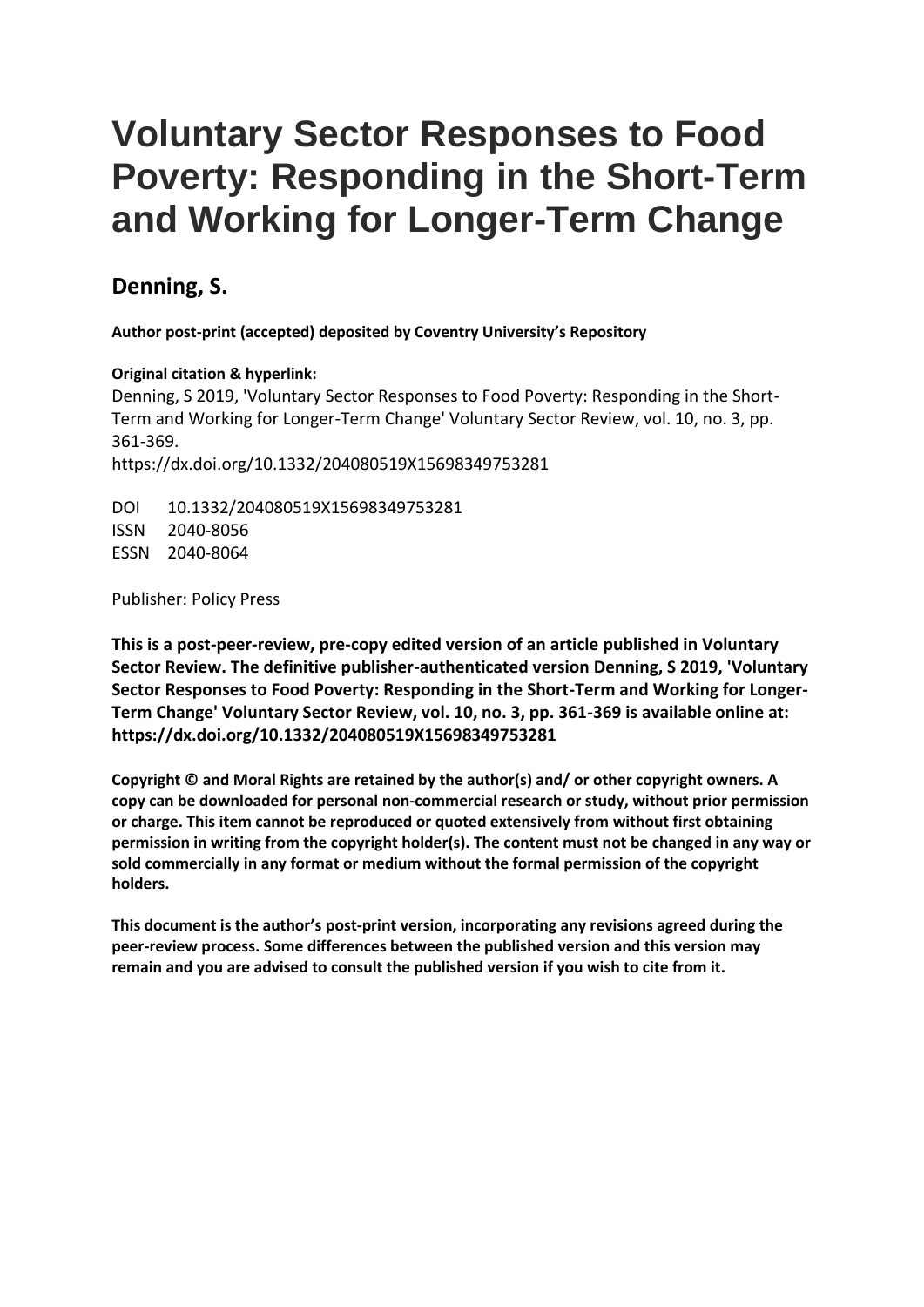# **Voluntary Sector Responses to Food Poverty: Responding in the Short-Term and Working for Longer-Term Change**

This is a post-peer-review, pre-copy edited version of an article published in *Voluntary Sector Review*. The definitive publisher-authenticated version will be available online in due course.

Dr Stephanie Denning

Coventry University; Centre for Trust, Peace and Social Relations, Cheetah Road, Coventry University, Coventry. CV1 2TL. Email: [stephanie.denning@coventry.ac.uk;](mailto:stephanie.denning@coventry.ac.uk) Twitter: @SJ\_Denning; ORCiD:<https://orcid.org/0000-0002-1636-6539>

# **Abstract:**

This paper responds to the question of whether voluntary responses to food poverty are a sticking plaster without addressing the causes of UK food poverty. I respond to this question by drawing on a case study of running a holiday hunger project and reflect on three principles: being relational, encouraging participation, and working for justice. I conclude with three recommendations for how voluntary organisations can work towards both short and longer-term responses to food poverty.

# **Key words:**

food poverty, holiday hunger, participation, justice

# **Introduction**

Food poverty in the UK is continuing to grow, and more often than not it is the voluntary sector that steps in to respond to people's food needs at a local level. This paper addresses the question of whether voluntary responses to UK food poverty are a sticking plaster without addressing the causes of food poverty. This question has been asked both from within and outside the voluntary sector. For example, voluntary organisations such as the Trussell Trust have spoken of a desire to put themselves 'out of business' (Butler 2018) and campaign for longer-term change, and social scientists have questioned whether voluntary sector response are becoming ingrained in society (for example Dowler 2014, Lambie-Mumford 2017) as well as how volunteers might understand their response as being 'in the meantime' and politically engaged (for example Buckingham and Jolley 2015, Cloke et al 2017: 703, Garthwaite 2016).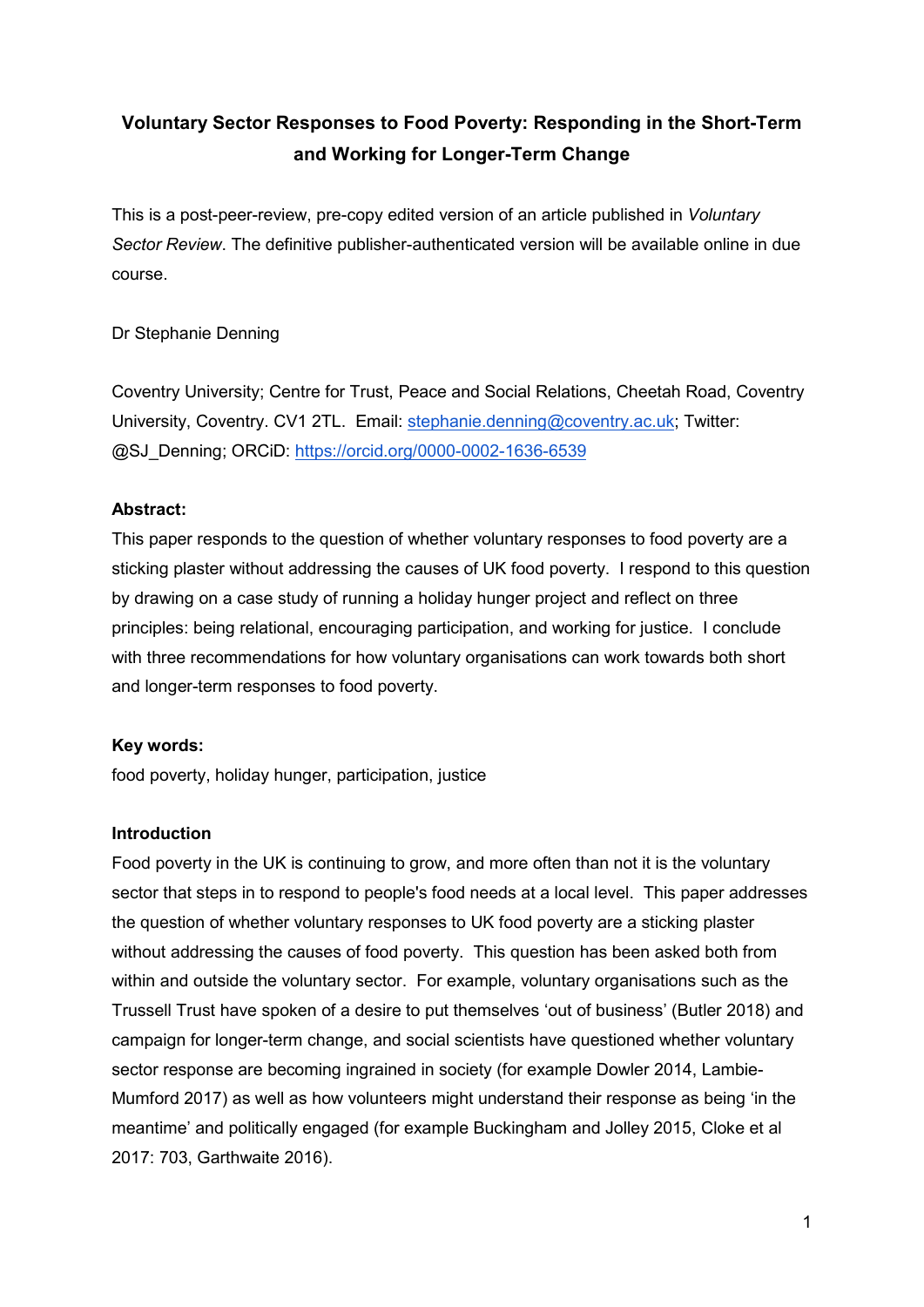To address this question, first this paper examines the scale and causes of UK food poverty. Despite government denial, social science and voluntary sector evidence shows that the causes of UK food poverty are related to welfare reforms and the failure of the state to address growing economic inequality. Secondly, the paper draws on a case study of the author's experience of running a project responding to holiday hunger. Through this case study the paper reflects on three principles proposed by the Church Urban Fund's (CUF) *Ingredients for Action*: being relational, encouraging participation, and working for justice (Denning and Buckingham 2017) in order to respond to the question of whether voluntary sector responses to food poverty can be more than a sticking plaster. *Ingredients for Action* aimed to explore the wider issues around responding to food poverty. It presented new data on the levels of food poverty in the Britain based on polling commissioned by CUF and conducted by ComRes with 2,048 British adults in 2017 that was weighted to be representative of all British adults by age, gender, region and socio-economic grade. I argue that whilst voluntary sector responses can respond to need in the short-term, these principles of being relational, encouraging participation and working for justice can facilitate a response that also works for longer-term change that engages with the state and the causes of food poverty. I conclude with three recommendations for how voluntary sector organisations can work towards both short and longer-term responses.

#### **What is the Scale of Food Poverty in the UK?**

There are an estimated 14 million people living in poverty in the UK (Barnard et al 2018). Food poverty is one dimension of poverty which refers to the quantity, accessibility and nutritional value of food. Food poverty in the UK has reached a level that has not been seen since the introduction of the welfare state (APPG on Hunger 2015). In particular, food poverty has increased in the UK since the 2008 financial crisis. Although there is no single measure of food poverty in the UK, an oft quoted statistic is the number of food parcels given out annually at Trussell Trust foodbanks – the UK's largest foodbank provider – which increased by 73% 2015 to 2019 with 1.6 million parcels provided in 2018-2019 (Trussell Trust 2019).

The UN Food Experience Scale categorises food insecurity as mild, moderate and severe (Food and Agriculture Organisation of the United Nations 2015). When a person uses a food bank it is an indication that they are experiencing 'severe' food insecurity: they have had to 'reduce the quantity of food that they are eating' and have limited recourse to other sources of food or nutrition. However, 'moderate' food insecurity (when a person compromises the quality and variety of what they are eating) and 'mild' food insecurity (when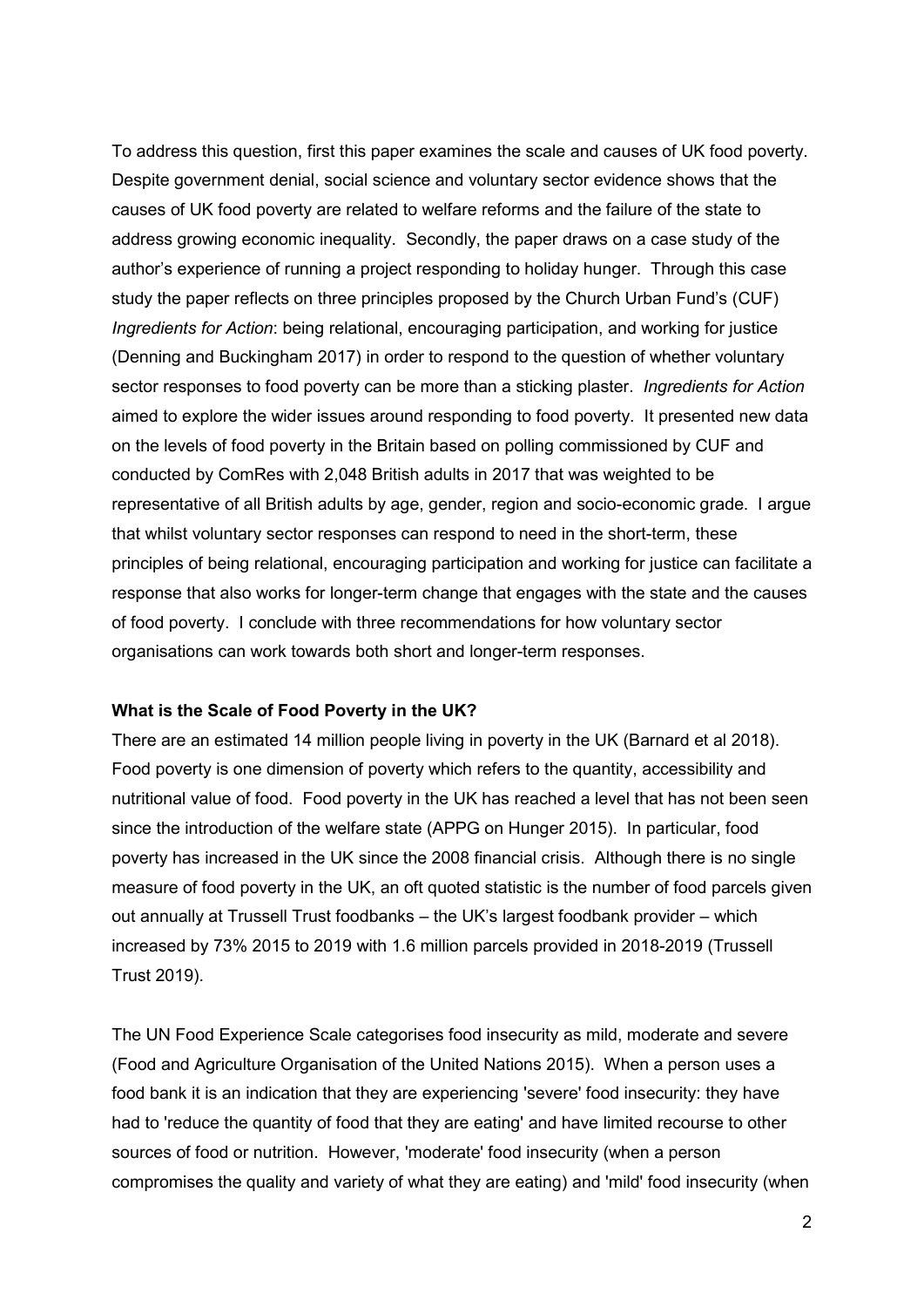a person worries about their ability to obtain food) can also be problematic for people in the longer term and there is evidence that both are prevalent in the UK. CUF found that 14% of people asked had cut down on the amount of fresh food that they buy in order to save money more than one eight Britons asked had experienced anxiety about being able to afford enough food in 2016 (Denning and Buckingham 2017).

The scale and impact of food poverty extends beyond food. For example, food poverty can also result in social exclusion. Sharing food is central to many celebrations and social occasions but this comes with an associated cost (Fabian Society 2015). One in ten Britons in a weighted sample missed celebrating a special occasion in 2016 because they could not afford to do so (Denning and Buckingham 2017). In this respect, experiencing food poverty can affect a person's sense of identity and dignity, particularly when the media negatively portrays those experiencing food poverty (Cameron 2014). When a person relies upon the voluntary sector for food then this can interfere with their sense of identity and personal food practices; sharing food is an important cultural and communal practice that reliance upon others for donated food interrupts (Cameron 2014).

#### **What are the Underlying Causes of Food Poverty?**

In order for voluntary sector projects to be able to address food poverty in both the short and longer-term, it is necessary to understand the causes of food poverty. Although it is denied by the government (Alston 2019), evidence from across the voluntary sector shows that the causes of food poverty are predominantly related to changes in the welfare state. From 2017-2018, over 37% of referrals to Trussell Trust foodbanks were due to benefit delays and changes in benefits including delays in processing new claims, transferring between benefits, and as a result of benefit sanctions (Trussell Trust 2019). Despite government denial, there is also evidence that the introduction of Universal Credit has caused rising food poverty. One problem has been the time between when a person makes an application for Universal Credit and when they receive the first payment. In May 2017, Citizens Advice found that 11% of their clients applying for Universal Credit were waiting over 11 weeks to receive any income, and over 50% had borrowed money whilst waiting for payments. In a similar way, moving from welfare to work can be a cause of food poverty when there is a gap between the last benefit payment and the first wage being paid (APPG on Hunger 2015).

Low income and the rising cost of living have also caused rising food poverty. This affects both households in work and in receipt of state benefits to mean that it can be difficult to purchase food of adequate quality and quantity. Over 33% of people referred to a foodbank 2018-2019 cited income not covering essential costs as the cause (Trussell Trust 2019). In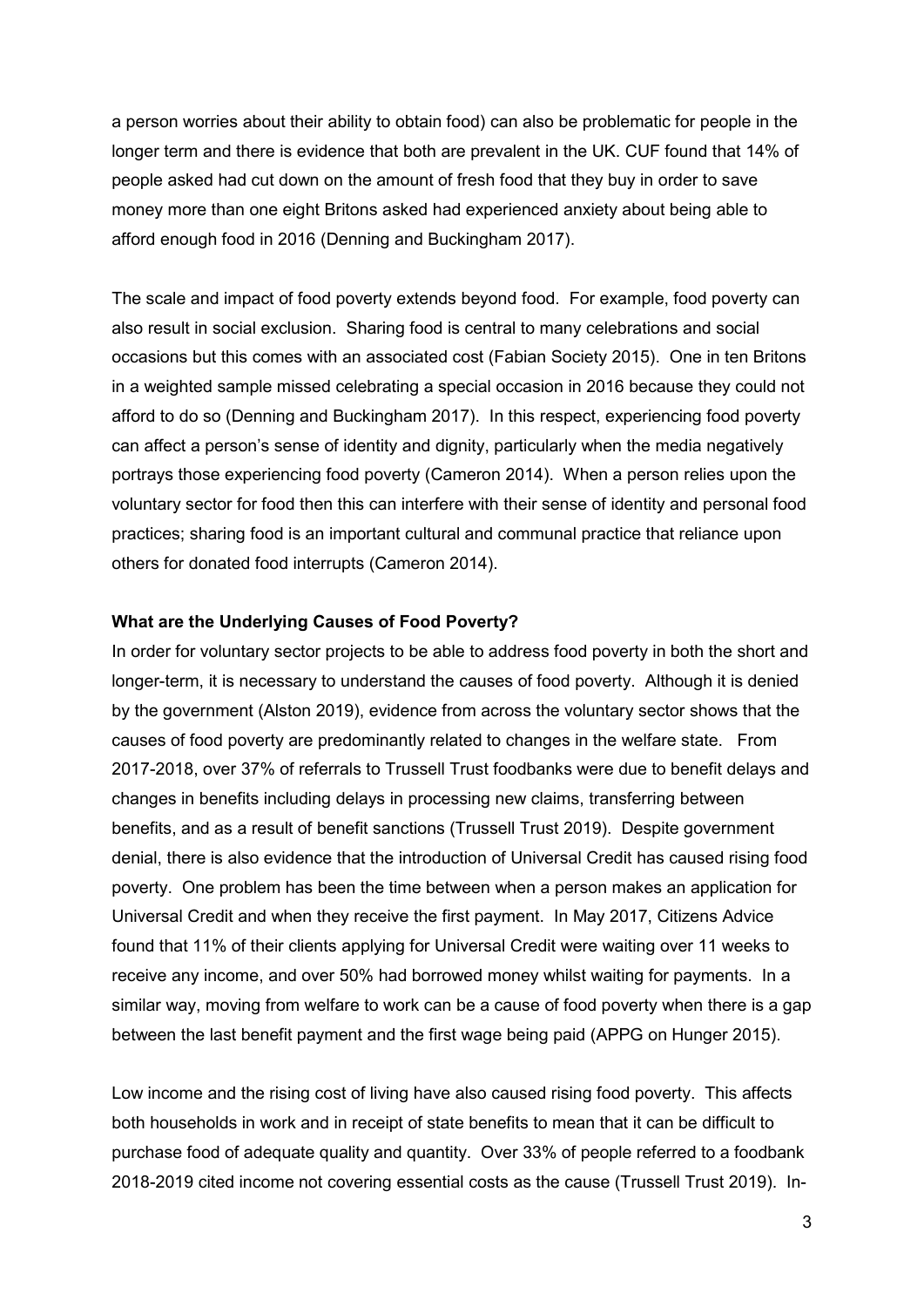work poverty increased by over one million people between 2013 and 2017 (Schmuecker 2018). Precarious contracts are particularly an issue for young people because they can result in unstable incomes: the Social Attitudes Survey found that in 2017, 17% of people aged 18-25 were on precarious contracts with hours that could change at short notice, compared to 5% of people aged 36-65 (Kelley et al 2018). Furthermore, state benefits were frozen for four years from April 2016 (Campbell 2017). The rising cost of living has therefore not been matched by rising wages (APPG on Hunger 2015) or welfare payments. Evidence shows that this has affected poorer households disproportionately as they are spending up to 41% of their income on food, fuel and housing, compared to 17% for the wealthiest households (APPG on Hunger 2016).

Food poverty is therefore caused by factors that extend beyond the voluntary sector, meaning that the voluntary sector must engage with the state in order to work towards longer-term change.

#### **Food Poverty and Children: Holiday Hunger**

The number of children in poverty in the UK increased by 400,000 children between 2012 and 2017 (Joseph Rowntree Foundation 2017). One specific way in which children are affected by food poverty is through holiday hunger. Holiday hunger refers to children experiencing food poverty in the school holidays when there are no free school meals, and families face increased food and leisure costs. There are an estimated three million children in poverty and at risk of holiday hunger in the UK; one million who have free school meals and experience food poverty in the school holidays, and a further two million children who are predominantly from families experiencing in-work poverty and are not eligible for free school meals (APPG on Hunger 2017). As well as a clear health impact, one impact of holiday hunger is upon a child's educational attainment: studies have found that children who did not have sufficient nutritionally balanced food in the summer holidays returned to school with a lowered attainment compared to their peers (Feeding Britain 2017).

# **Holiday Hunger Case Study: Reflections on Being Relational, Encouraging Participation, and Working for Justice**

Transforming Lives for Good (TLG) is a national Christian charity responding to holiday hunger through local churches running MakeLunch Kitchens that serve the equivalent of a free school meal in the school holidays, with many kitchens also providing play activities, and generally relying upon volunteers to run. Between 2015 and 2016 I established and ran one MakeLunch Kitchen 'Lunch' in a church in an area where deprivation was in the top 5% in the UK. During this time 774 meals were served to 103 local primary aged school children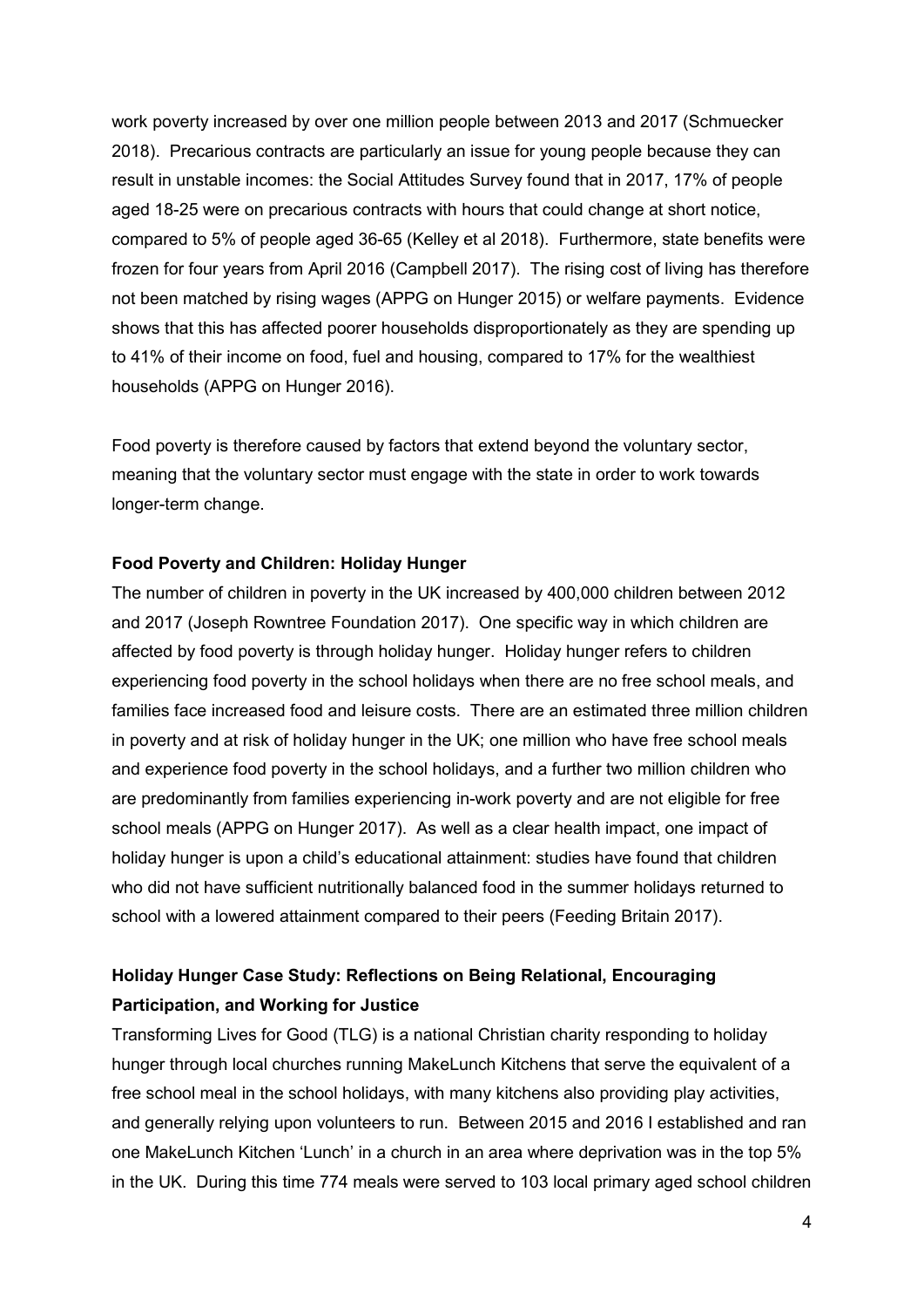by seventy-eight volunteers in the school holidays. My role was one of both researcher and project leader: the research element explored how volunteers are motivated by their faith to volunteer, and how they persist in volunteering. Forty-two of the Lunch volunteers opted into the research by completing diaries (twenty-eight volunteers giving 110 entries) and/or interviews (eighteen volunteers) on their volunteering experiences. This paper draws on their reflections (using pseudonyms) to augment my own reflections as the project leader on how Lunch endeavoured to achieve in practice a voluntary sector response to food poverty that responded in the short-term and worked for longer-term change. To facilitate these reflections, this paper makes use of three principles in CUF's I*ngredients for Action:* being relational, encouraging participation, and seeking justice.

The first principle from *Ingredients for Action* is being relational. Being relational emphasises people's common humanity; everyone needs food to live, and positive relationships are important for mental and emotional well-being (Denning and Buckingham 2017) as one volunteer reflected:

*In food we share our fundamental dependency on the earth and on each other so it's hugely relational (Violet, diary, July 2015).*

As Sarah who was part of the host church leadership reflected, Lunch was established to relationally respond to need in the local community:

*I think for us it's working with the community as a Christian, it's about actually what are the needs of the people we are working with and how can we best support them. (Sarah, interview, September 2016)*

Sarah emphasised how Lunch should be about 'working with the community' which echoes an asset-based approach to community development as opposed to "doing to" a community (Denning and Buckingham 2017). Each day at Lunch the volunteers and children sat down to eat together. At first the children were served food at the kitchen hatch, but this was changed to food being served to children and volunteers seated together at tables partly in response to a reflection from one volunteer, Camilla:

*At the moment it feels quite transactional rather than relational. But being part of this project shouldn't just be about what 'we' can give to 'them' but also about what we gain from being in the presence of the poor, in their closeness to God. (Camilla, diary, July 2015)*

Camilla's theological reflection shows that she wanted volunteering at Lunch to be a relational experience that broke down the idea of "giver" and "receiver", an idea which Violet added to as the volunteers and children eating and playing together allowed relationships to develop: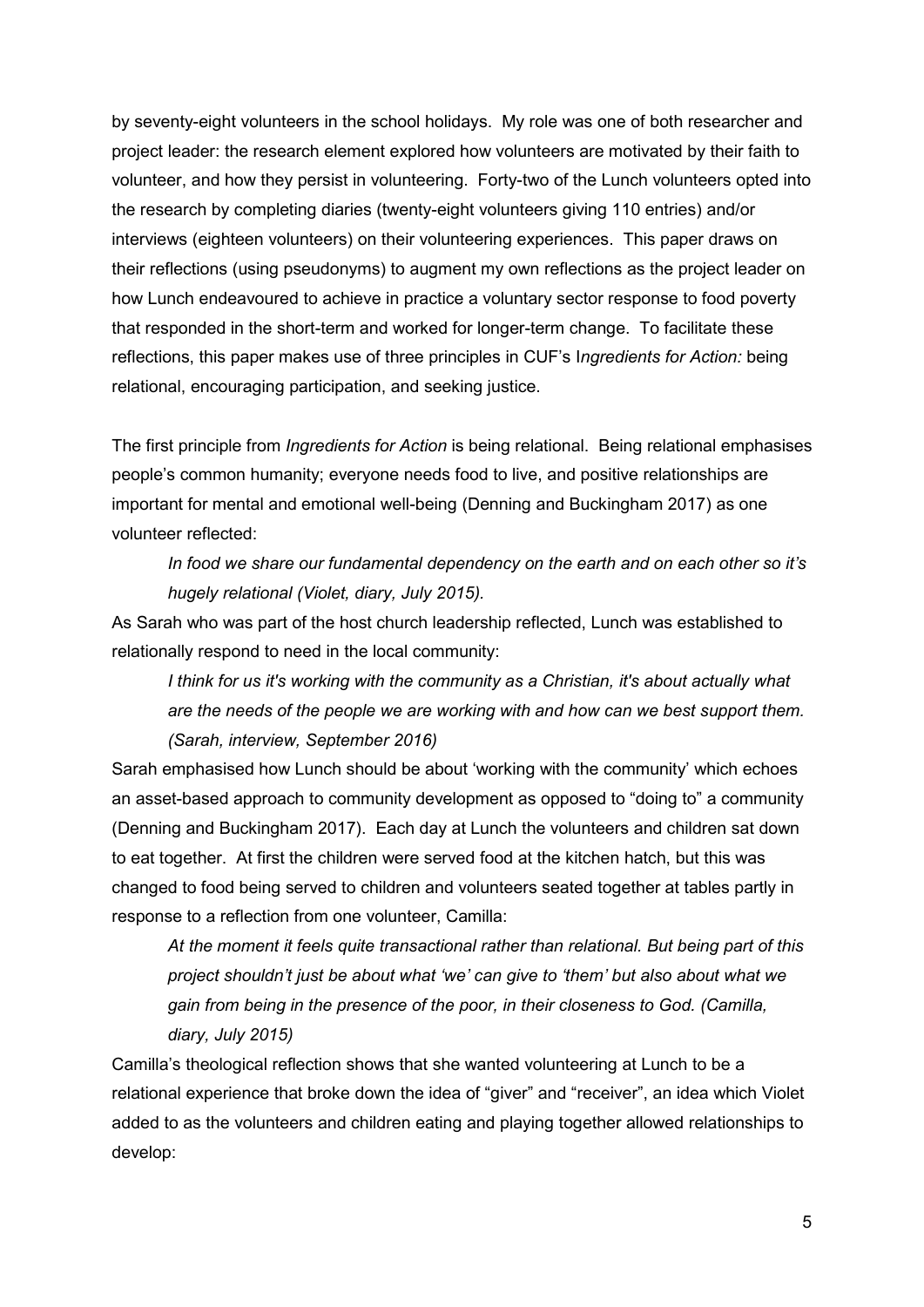*I think things like Lunch mean we all become more human. Rather than acting like cogs in a machine, we all give, we all receive, and we become a community. (Violet, diary, October 2015)* 

Eating together at Lunch therefore helped to develop a sense of community at Lunch, and also responded to the aforementioned social isolation aspects of food poverty. However, whilst building a sense of community at Lunch, it did mean that children were not eating in their family units. Therefore, on reflection as the Lunch leader, I could have extended this principle by inviting the children's parents/guardians to eat at Lunch, or food also being taken home.

The second principle from *Ingredients for Action* is encouraging participation. Following TLG's model, Lunch was based in a church in a local community, however, it also drew on volunteers from outside the local area. This meant that people from a wide variety of ages, occupations and backgrounds came together to volunteer. Paul, on the Lunch church leadership team, reflected that being part of the national charity TLG made a difference to people wanting to be involved because it 'catches people's imagination' (Interview, March 2016). Building upon this, Daniel, a leader at a wealthy church outside the local area, reflected on the opportunity for participation that Lunch gave after his church had previously not acted on a motivation to be involved in responding to poverty:

*And the issue as we talked about it, and as we searched how to do that, was how can we in this posh area… do something at [host church area] without it seeming patronising or we're doing good-goody works... And we struggled with that to the extent of not really coming up with anything. (Daniel, interview, September 2016)*

This shows that whilst participation was an important part of Lunch, through volunteers' Christian faith, it was not simply responding to food poverty that was important, but *how* they responded that was important. Within appropriate safeguarding policies, volunteers were also welcomed with varying capabilities: the Christian ethos of Lunch meant that I endeavoured to value each volunteer for what they could contribute which Jack reflected on being affected by:

*I was deeply moved at the training meeting at the arrival of two ladies each over eighty.* (*Jack, diary, August 2015)*

One of the oldest volunteers, Tony, shared a conversation he had with a child at Lunch:

*Child: "How old are you?" Tony: "How old do you think?" Child: "57" Tony: "Older than that" Child: "67"*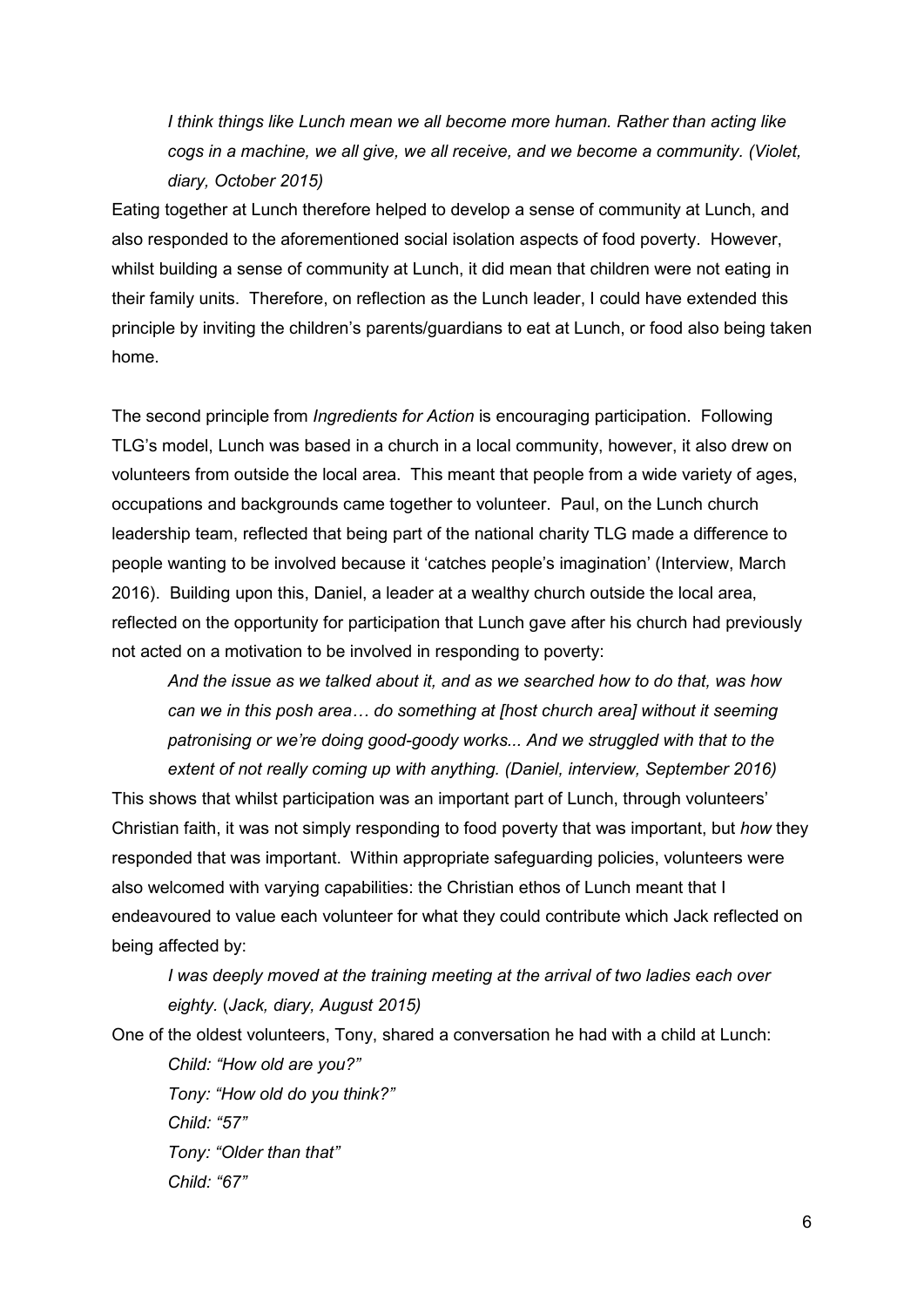*Tony: "Up a bit" Child: "77" By this time eyes widen in disbelief… So we reached 84. Pause. Child: "You must be VERY old"… She returns to scratching the card whilst absorbing all this. (Tony, diary, April 2016)*

The impression that Tony and the child made upon each other does not address the longerterm causes of food poverty. However, their meeting at Lunch resulted in social participation that would not otherwise have occurred, and building upon Daniel's reflection, this facilitated people from different backgrounds meeting and learning about each other, which in the longer-term can help to build societal understanding and greater awareness of different people's needs in society. With the level of stigma associated with poverty in the UK, such interactions are important in creating longer-term change in people's views of each other. Furthermore, recognising that eligibility criteria can result in unnecessary stigma and exclusion, Lunch welcomed any primary school aged child from the local area. To further encourage participation, some activities encouraged the children to take part in cooking lunch, and we sought their suggestions of their food preferences as well as encouraging the children to try new foods and eat more fruit and vegetables – as noted in the causes of food poverty, these are often less affordable for low-income families than cheaper high calorie food. Reflecting on participation was therefore important for how the short-term response took place but also for increasing social participation, relationships and taste preferences which can last in the longer-term.

The final principle from *Ingredients for Action* is working for justice. This principle recognises the injustice that people experience food poverty, and works to change this longer-term. In this respect, through the wider charity TLG, Lunch was not only centred on provision but also took part in advocacy – welfare reforms having been identified in this paper as the predominant cause of rising food poverty. Through TLG the Lunch project provided evidence for the APPG Inquiry into Hunger, and to Feeding Britain, for example on the number of meals served each school holiday. The research at Lunch was also referenced in Feeding Britain's (2017) holiday hunger report. This evidence supported the second reading of Frank Field's Meals and Activities Bill in January 2018. The principle of working for justice is perhaps the most challenging for Lunch because although contributing towards advocacy such as the Meals and Activities Bill has the potential for longer-term change through national, state funded holiday hunger provision, the government's denial of the link between welfare reforms and poverty (Alston 2019) has slowed change, although some government funding was provided for holiday hunger provision in summer 2018 and 2019. In turn, Lunch volunteers' reflections were often focussed on their short-term experiences at Lunch. When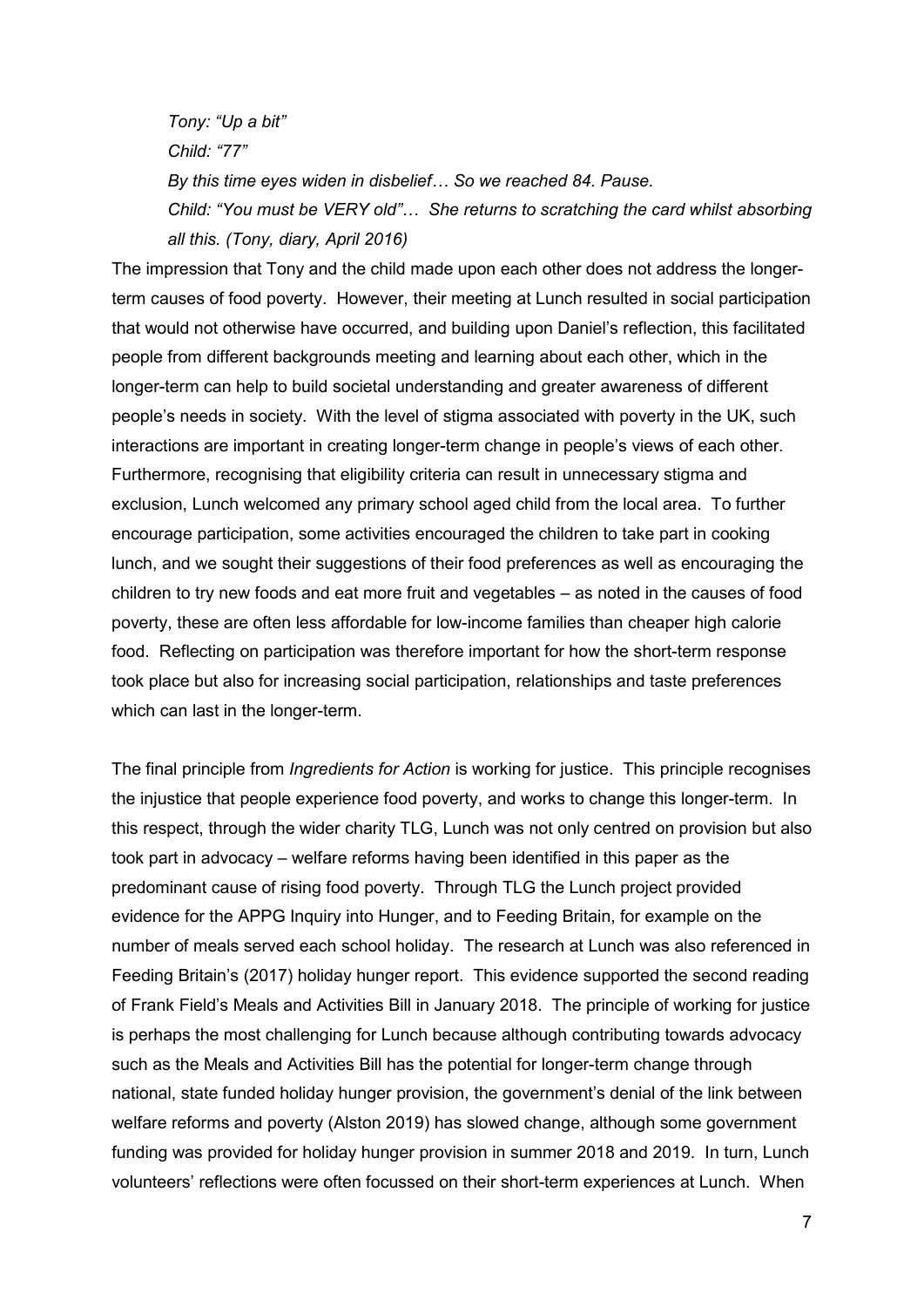reflecting on the possibility for longer-term change, volunteers were predominantly of the view that there needed to be political change, but expressed some apathy:

*So I think at the moment Lunch should continue. But the other thing is I would like it not to continue but that's not going to happen. (Grace, interview, September 2016)* That said, at the local level, at Lunch we worked for justice through endeavouring to reduce stigma often associated with food poverty, for example through welcoming all local children rather than having means testing. Volunteers also wrote of challenging others on their perceptions of people experiencing food poverty, for example Violet:

*To my complete shock, he was utterly disparaging of the parents… "But we can't judge their situation, we don't know what's happened in their lives", I replied, feeling on the one hand that I really believe in the project and why we're doing it, but at the same time feeling slightly uncomfortable about arguing with one of the locals… (Violet, diary, June 2016)*

This shows the overlap between the principles of being relational, encouraging participation, and working for justice to take short-term change into the longer-term: Violet was not a local but perceived herself as part of the 'we' at Lunch, and defended the Lunch families when challenged on their situation by a local. Such conversations should be recognised in voluntary sector provision alongside for formal campaigning such as submitting APPG evidence because they can be important seeds for longer-term change in working for justice in challenging societal attitudes alongside state reforms.

#### **Conclusions**

This paper has addressed the question asked from within the voluntary sector, by campaigners, and across social science disciplines, of whether voluntary sector responses to food poverty can address both short-term need and work towards longer-term change to engage with the state and address the causes of food poverty. This paper has provided an example of how one project (Lunch) responding to holiday hunger endeavoured to achieve this in practice, using the CUF *Ingredients for Action* principles of being relational, encouraging participation, and working for justice to facilitate reflection.

In conclusion, the practice example of Lunch and reflections through the principles of being relational, encouraging participation, and working for justice show that it is possible for a voluntary sector response to be in the short-term and work towards longer-term change that addresses the causes of food poverty. However, the example of Lunch has shown that this is not without challenges. Therefore, this paper closes with three recommendations for voluntary sector organisations aspiring for short and longer-term change in practice: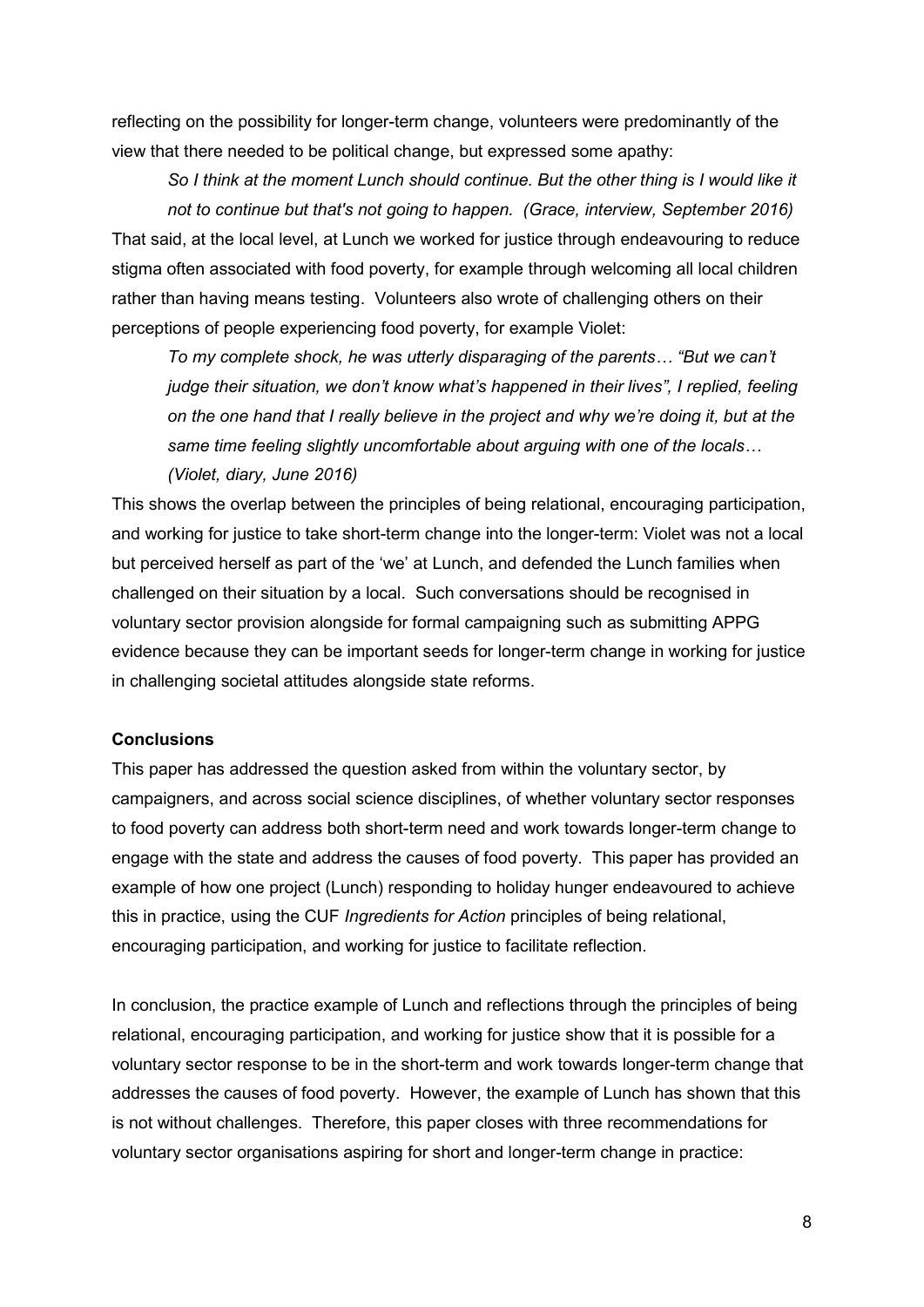- 1. Gather evidence and collect data on how your organisation is responding to need in the short-term, and submit this through appropriate channels (for example APPGs) to government for evidence of the need for longer-term change.
- 2. Develop an organisational strategy for where the organisation sees itself in five and ten years: do you still want to be functioning? If not, what could be done to meet this goal? To work towards longer-term change it is important that the short-term response does not dominate and become all-consuming.
- 3. Reflect on the principles of being relational, encouraging participation and working for justice in your organisational setting. Providing space at an away-day or through volunteers' diary writing is a way to learn more about people's perceptions at the grassroots of an organisation which can be fed into the organisational strategy. At Lunch, being relational was a means through which barriers between children and volunteers at Lunch could be broken down, which fed into encouraging participation at Lunch from volunteers of varying backgrounds, and the children cooking and eating new foods with the volunteers. The principle of working for justice resulted in the most challenging reflections because of the government's lack of engagement with holiday hunger. However, this reiterates the importance of projects such as Lunch in providing evidence on the scale of the issue, to facilitate longer-term change as well as short-term responses. At a local level at Lunch, working towards justice emphasised the need to break down potential stigma by inviting all local children to attend, and in challenging people's perceptions of poverty. Volunteers' reflections on their experiences can be important in addressing public attitudes and stigma towards people experiencing poverty in the UK.

Continual reflection on these recommendations can help to balance short and longer-term responses because both will then become integral to how voluntary sector organisations respond to food poverty, rather than a longer-term response becoming an add in.

## **References**

- Alston, P. (2019) *Visit to the United Kingdom of Great Britain and Northern Ireland. Report of the Special Rapporteur on extreme poverty and human rights*: Human Rights Council, United Nations.
- APPG on Hunger (2015) *A route map to ending hunger as we know it in the United Kingdom,* All-Party Parliamentary Inquiry into Hunger in the United Kingdom.
- APPG on Hunger (2016) *Britain's not-so-hidden hunger. A progress report from the All-Party Parliamentary Group on Hunger,* All-Party Parliamentary Inquiry into Hunger in the United Kingdom.
- APPG on Hunger (2017) *Hungry Holidays. A report on hunger amongst children during school holidays,* All-Party Parliamentary Inquiry into Hunger in the United Kingdom.
- Barnard, H., Heykoop, L.and Kumar, A. (2018) *Briefing. How could Brexit affect poverty in the UK?*: Joseph Rowntree Foundation.